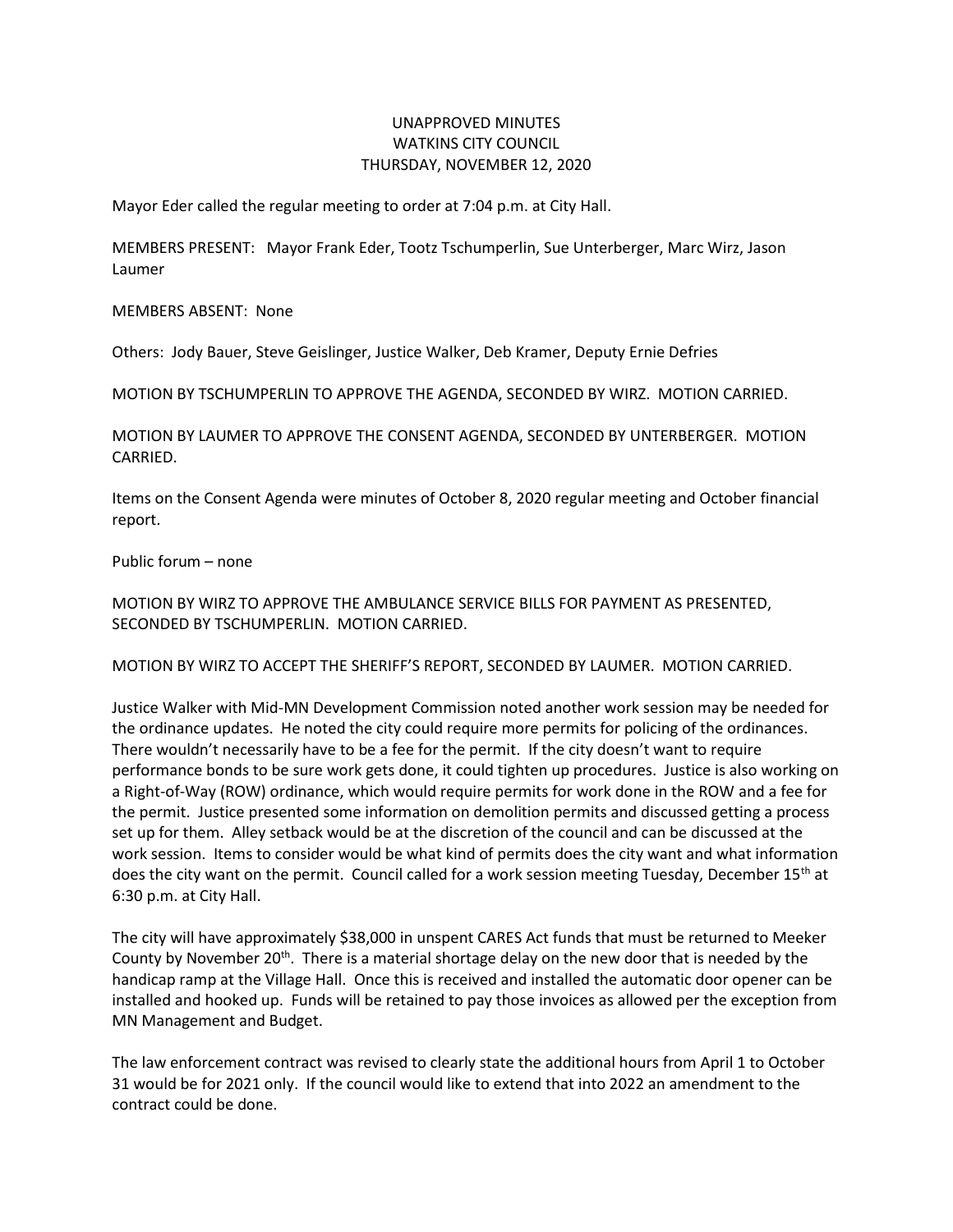MOTION BY UNTERBERGER TO APPROVE THE UPDATED LAW ENFORCEMENT CONTRACT, SECONDED BY WIRZ. MOTION CARRIED.

Mobile home park – An unpermitted home was moved into the park. A land use permit application has been submitted after the fact. Council agreed the penalty needs to be enforced. Council will discuss permit applications for mobile homes at the upcoming work session meeting.

MOTION BY UNTERBERGER TO ISSUE THE LAND USE PERMIT AND ENFORCE THE PENALTY FEE, SECONDED BY LAUMER. MOTION CARRIED.

Preparedness Plan for community buildings was reviewed. Council agreed rather than updating the plan each time new guidelines are issued to revise it to say that renters need to follow state guidelines that are in effect at the time of the event. Anyone reserving the buildings will be advised of any Executive Orders that may be in place at the time.

MOTION BY LAUMER TO APPROVE THE PREPAREDNESS PLAN FOR COMMUNITY BUILDINGS WITH CHANGES AS DISCUSSED, SECONDED BY TSCHUMPERLIN. MOTION CARRIED.

Council reviewed a quote from Flash's Gas & Auto for 8 new tires on the tanker truck. Three different models were quoted ranging from \$2,822.96 to \$3,444.64. Council agreed to go with the Toyo brand at a cost of \$3,318.56, plus \$250 for labor to install.

MOTION BY LAUMER TO INSTALL THE TOYO TIRES ON THE TANKER TRUCK, SECONDED BY UNTERBERGER. MOTION CARRIED.

Fee schedule for 2021 was reviewed. Council agreed to increase the fee for Public Works staff time to \$50 per hour/\$75 per hour for overtime. A final schedule will be approved at the December meeting.

EDA update – Alex Neisen has submitted his resignation effective the end of the year.

MOTION BY TSCHUMPERLIN TO ACCEPT ALEX NEISEN'S RESIGNATION, SECONDED BY WIRZ. MOTION CARRIED.

No parking signs will be installed at the lot on Central Avenue owned by the EDA.

MOTION BY UNTERBERGER TO ADOPT RESOLUTION #2020-26, RESOLUTION DECLARING DESIGNATED POLL LOCATION, SECONDED BY TSCHUMPERLIN. MOTION CARRIED.

Jason Laumer submitted a letter of resignation from the council and planning commission effective December 15<sup>th</sup>. Laumer will be moving out of city limits.

MOTION BY WIRZ TO ACCEPT THE LETTER OF RESIGNATION, SECONDED BY TSCHUMPERLIN. MOTION CARRIED.

A special meeting will be held Friday, November  $13<sup>th</sup>$  at 2:45 to canvas election results.